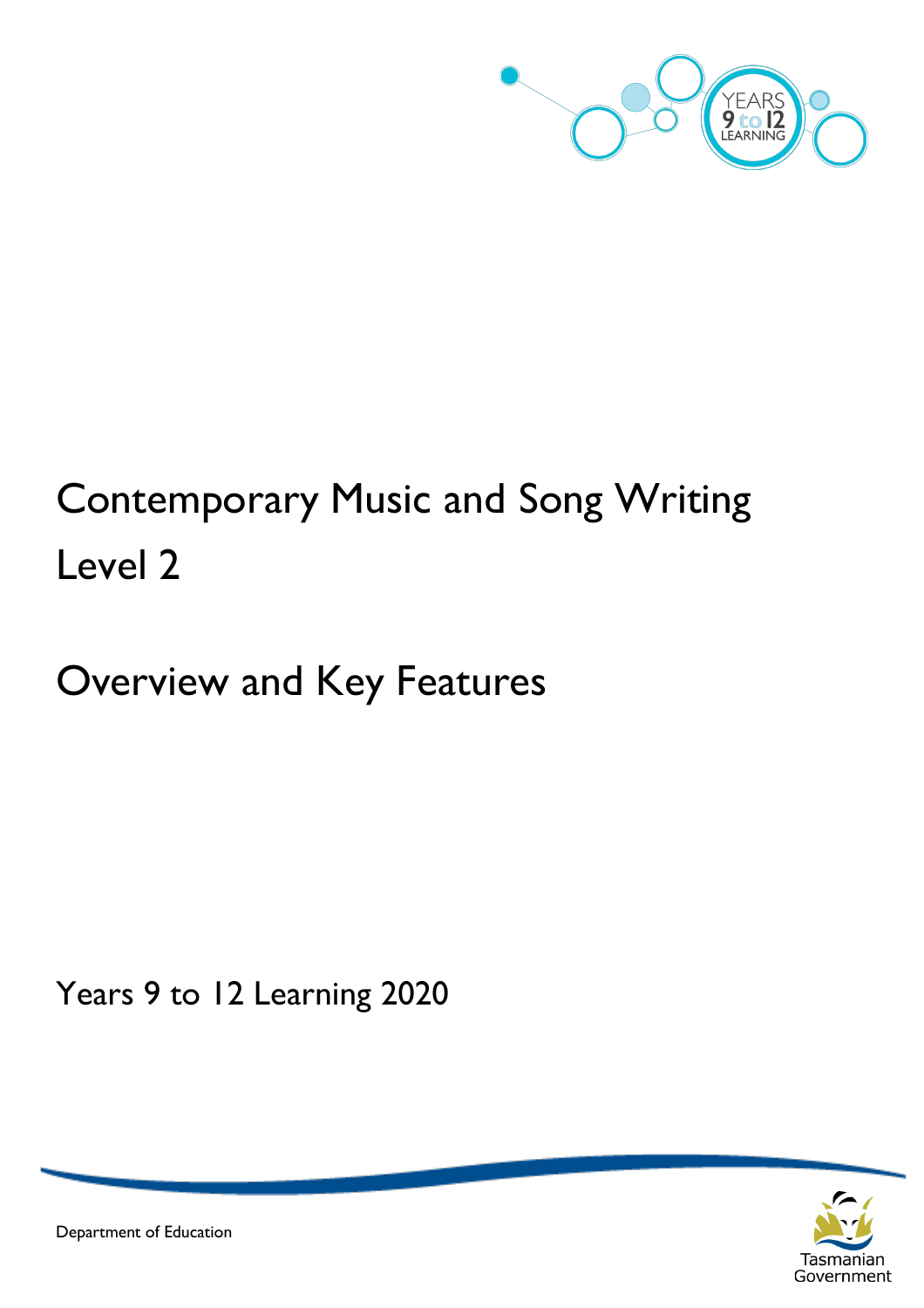

#### **The purpose of this paper**

The purpose of this paper is to provide information regarding the overview and key features of the proposed Contemporary Music and Song Writing Level 2.

It is designed to enable all interested stakeholders to reflect and provide feedback on key features including learning outcomes, structure, sequencing and likely content. This feedback will be considered in writing the draft course.

#### Consultation

Throughout the course development process there will be four opportunities for formal stakeholder consultation:

- Course Scope
- Structural Overview and Key features (Nov/Dec 2020)
- Initial Draft Course (March 2021)
- Final Draft Course (June 2021)

This paper represents the second of four course consultation points for teachers to engage in the course development process for Contemporary Music and Song Writing Level 2

#### Course Rationale

Contemporary Music and Song Writing Level 2 aims to provide opportunities for creative expression and the development of aesthetic appreciation. Students develop an understanding of, and respect for, music and music practices across different times, places, cultures and contexts. Students listen, perform, improvise, compose, write and analyse songs and music in order to confidently engage with a diverse range of independent and collaborative music experiences. The course develops music literacy, skills in music technology, and covers music industry topics including workplace health and safety. It is based on the current *Contemporary Music Level 2* course and will incorporate an elective song writing pathway.

Contemporary Music and Song Writing Level 2 will provide a pathway and foundation for the proposed University Connections Program (UCP) Song Writing course at the University of Tasmania. Contemporary Music and Song Writing Level 2 will engage learners and will encourage self-expression, collaborative ways of working, confidence and resilience.

#### Years 9 to 12 Curriculum Framework

[Years 9 to 12 Education Framework](https://publicdocumentcentre.education.tas.gov.au/library/Shared%20Documents/Years-9-to-12-Education-Framework.pdf) informs the design of Contemporary Music and Song Writing Level 2 course and it fits within the Professional Studies focus area of the [Years 9 to12 Curriculum Framework.](https://publicdocumentcentre.education.tas.gov.au/library/Shared%20Documents/Education%209-12%20Frameworks%20A3%20WEB%20POSTER.pdf)

#### Pathways in

To study Contemporary Music and Song Writing Level 2 students should have some prior musical experience or knowledge for example Australian Curriculum: The Arts in Music Years 9-10.

### Level 2

#### Learning Outcomes

On successful completion of this course learners will be able to:

• perform stylistically, and with technical proficiency, within a contemporary music genre

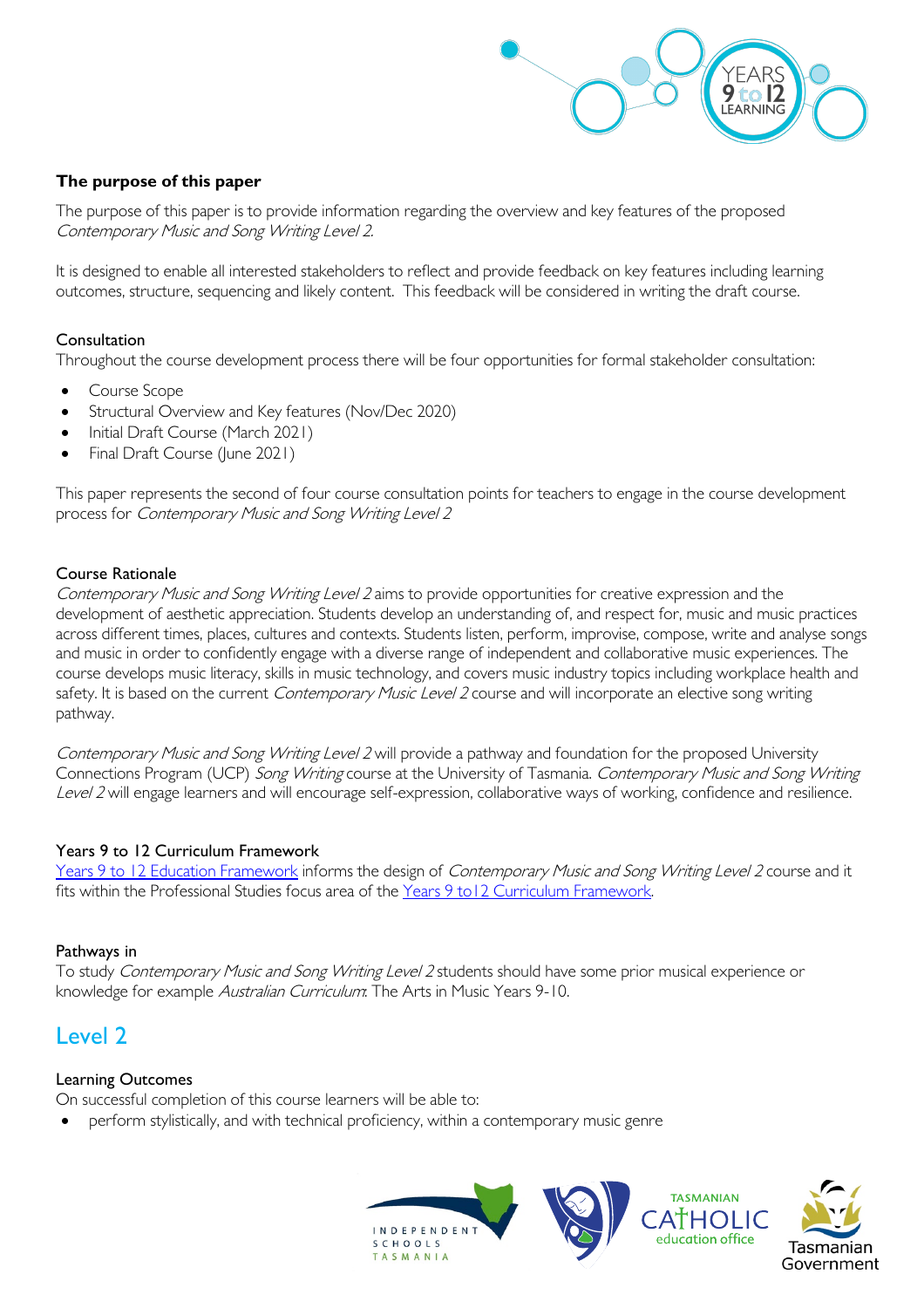

- perform in contemporary music ensembles or as a soloist
- compose original music or songs in contemporary styles
- recognise and use music elements in aural, written and practical contexts
- promote, market and present contemporary music events
- apply workplace safety procedures in contemporary music environments and understand legal issues including those of copyright - as they apply to contemporary musicians
- operate and maintain instruments (including backline and a basic PA) and perform simple recording tasks.

#### Course Structure



#### Modules Available

- Core 1: Contemporary Music Skills and Knowledge
- Core 2: Performance
- Core 3: Compose Original Music and/or Songs

#### Course Delivery

The modules will be delivered concurrently and sequentially.

#### Module content – all modules are compulsory

#### Module 1: Contemporary Music Skills and Knowledge

Key focus areas:

- o display a degree of technical proficiency on their instrument/voice in performance
- o use notation appropriate to chosen instrument/voice
- o care and maintain instrument/voice
- o perform in a range of styles.
- o recognise and read notation required for their instrument/voice (i.e. score, chord chart, lead sheets)
- o apply theoretical understanding and concepts to their instrument/voice
- o identify intonation issues and to transcribe and arrange contemporary pieces.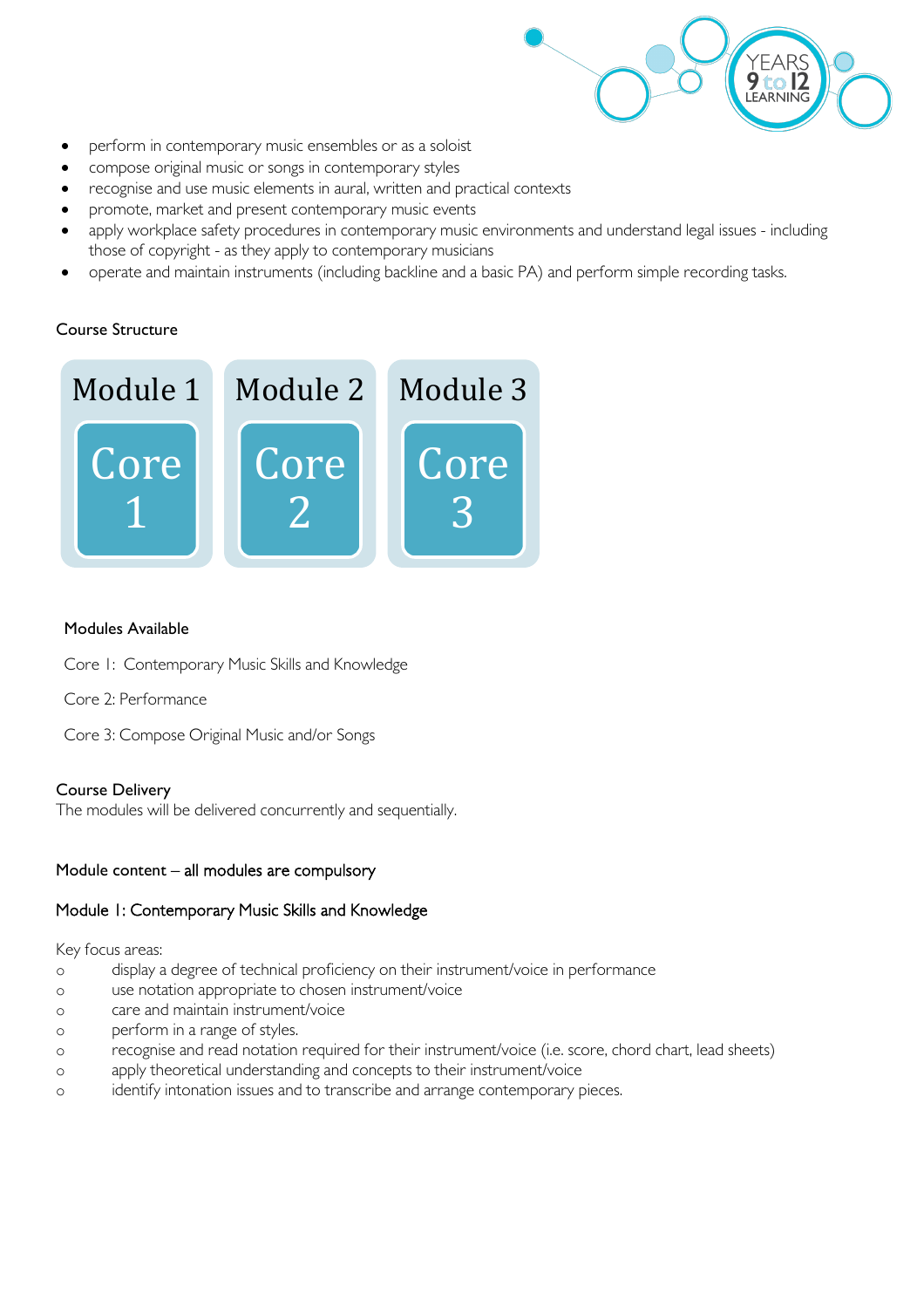

In the development of performance skills, the following key content will be addressed:

- o Intonation
- o Rhythm
- o Dynamics
- o music expression: i.e. appropriate interpretation
- o relevant idiom and style for music choice
- o tonal quality
- o fluency
- o technical facility
- o confidence
- o accuracy

Understanding and application of aural and theoretical skills will be demonstrated through the following key content:

- o time signatures
- o utilising rhythm components
- o working within keys
- o modulation/transposition
- o harmonic structure (i.e. perception of major/minor augmented and diminished chords)
- o working with both treble and bass clefs
- o using composition terminology
- o using a coherent melodic structure
- o using symbols as appropriate
- o critical assessment of contemporary music

#### Module 2: Performance (choice of SOLO or ENSEMBLE focus)

Key focus areas:

- o participate in a contemporary music ensemble or as a solo performer
- o perform with an ensemble or as a solo performer.
- o researching and completing written tasks on the structure and importance of copyright
- o understanding and application of legal issues associated with contemporary music
- o understanding and application of appropriate Workplace Safety requirements
- o identifying and defining vocations within the music industry

In the development of performance skills, the following key content will be addressed:

- o intonation
- o dynamics
- o music expression: i.e. appropriate interpretation
- o relevant idiom and style for music choice
- o tonal quality
- o fluency
- o technical facility
- o confidence
- o accuracy
- o resilience
- o flexibility
- o knowledge of APRA/AMCOS
- o contracts
- o social media and print media
- o networks